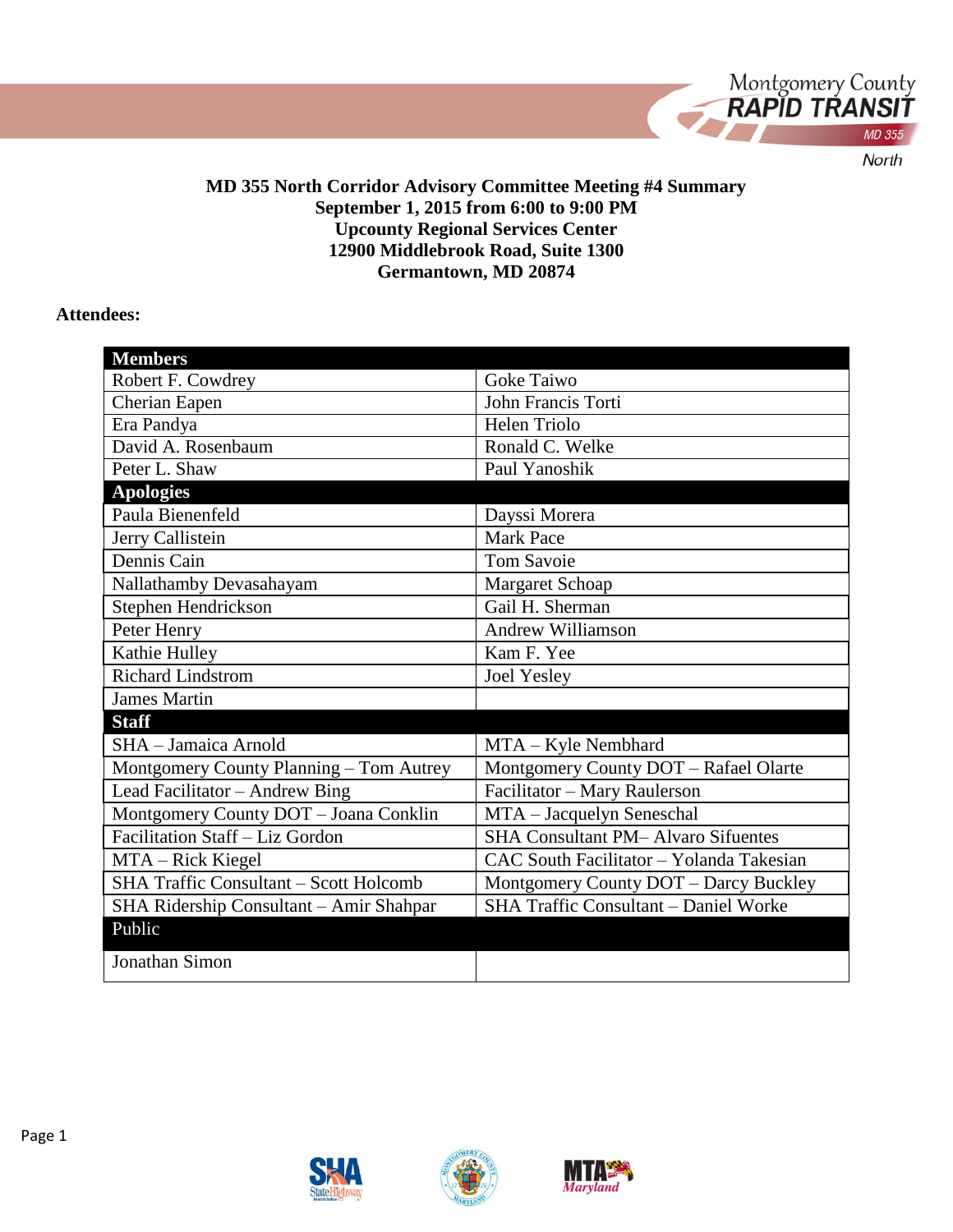**Handouts**

Handouts provided to CAC Members included:

- Summary from CAC Meeting #3
- Agenda for CAC Meeting #4
- Presentation for CAC Meeting #4
- Frequently Asked Questions
- Technical handouts showing traffic operations information

Meeting materials and video of the meeting will be posted on the project website: *www.montgomerycountymd.gov/rts*

### **Introductions**

Mary Raulerson opened the meeting and reviewed the agenda indicating that tonight's meeting would focus on the information that was provided during Meeting #3 with more details and explanation of the assumptions and basis for the models and methodologies. These will be used to compare and understand the tradeoffs of different alternatives as the next step in the study. She reiterated that this meeting was optional for CAC members, so attendance was expected to be lower than previous meetings. Given the type of information being presented members should ask clarifying questions along the way, but, where possible, save in depth questions for designated question and answer opportunities set aside after each presentation topic.

Montgomery County<br>**RAPID TRANSIT** 

North

## **Background**

Scott Holcomb opened with a review of topics covered at previous meetings, along with a summary of the feedback received from CAC members, which informed the content for this meeting, including:

- Provide more background of where data comes from and how it is processed
- Review the history of traffic volumes in the MD 355 corridor
- Discuss the data inputs to the modeling process, including land use
- Review the transportation network assumptions
- Explain the model processes, outputs, and analysis results in more detail
- Provide more understanding of data pertaining to trip patterns (i.e. thru trips, average trip lengths, etc.)

## **Existing and Historical Traffic Volumes**

Traffic data presented at CAC meeting #3 prompted a desire for more detailed information, and this presentation provided that, focusing on the following topics:

- Sources of traffic data and Maryland State Highway Administration (SHA) methodology
- Existing traffic volumes on MD 355
- Comparisons to historic traffic volumes on MD 355

Sources of traffic count data:



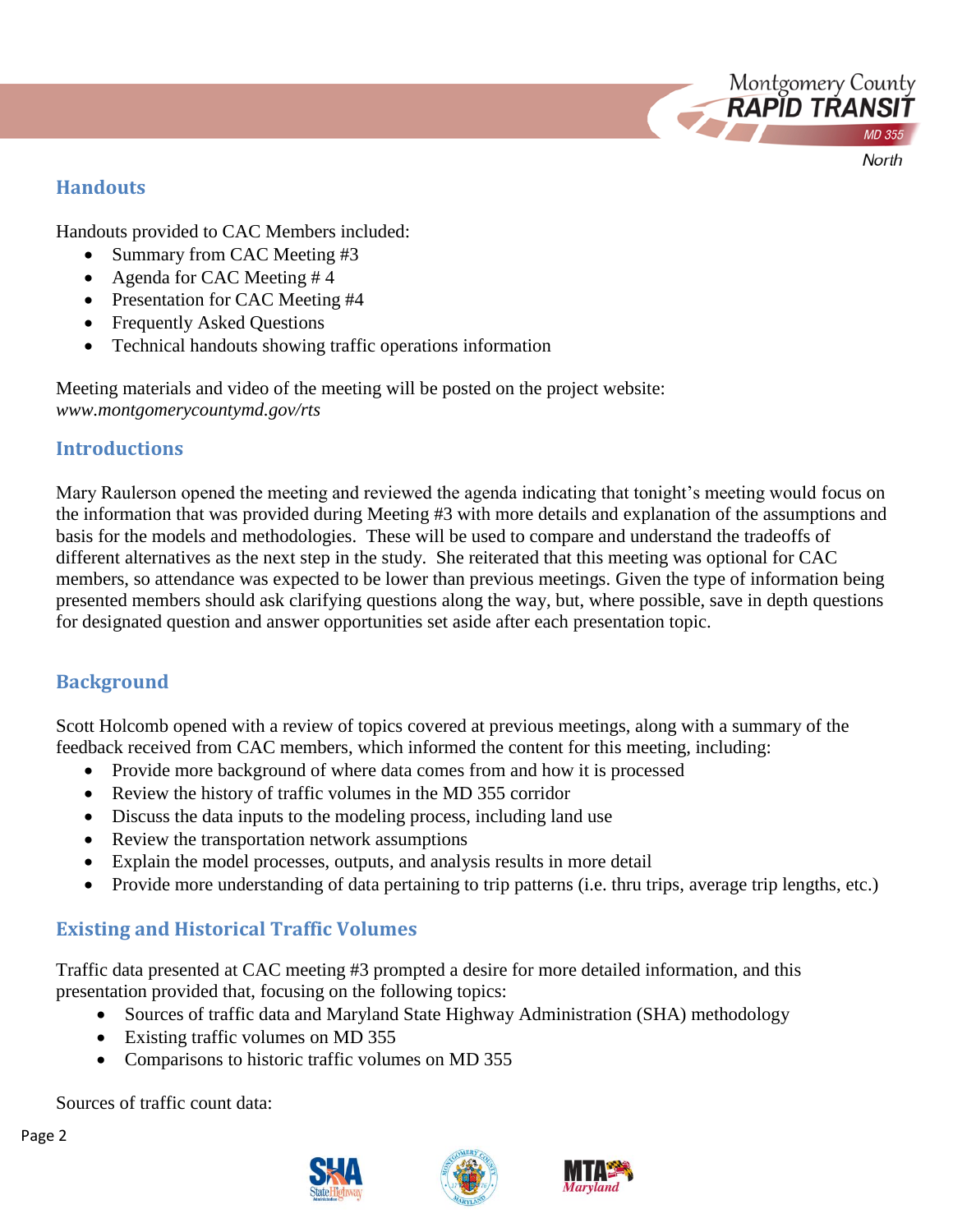

SHA's Traffic Monitoring System.

- Manual traffic counts at select intersections conducted for 13 hours (6 AM to 7 PM)
- Automated (tube) counts conducted for 48 hours.
- SHA's Traffic Trends publication is used to convert 13 and 48 hour counts into Average Annual Daily Traffic (AADT) estimates.

Maps presented used weighted lines to compare traffic volumes along the corridor. The heaviest volumes in the North corridor were near Rockville. The directionality of the traffic increases toward the north end of the corridor; the direction of the traffic is more equally split in the area of the Beltway.

Traffic volumes on the corridor appear to have remained relatively stagnant over time. There was a decrease in traffic volumes during 2007-2008, but that trend is beginning to reverse. This trend can also be seen in other areas of the state and nationwide. The official volumes developed for this study will be the traffic volumes used for all further analysis in the study.

*Question (Q): [Regarding AM peak traffic operations for a segment that was described as "from Rockville to Clarksburg"] Is the directionality for the AM peak movement correct? Response (R): Rockville and Clarksburg just designate the segment; they don't describe direction, just location. The heavier movement in the AM is southbound.*

*Comment (C): Ongoing construction could draw traffic off of Little Seneca Parkway.*

*Q: Have you tried to convert various traffic projections to a per-lane calculation, in order to help assess feasibility of using a lane for BRT? A single volume measurement for road section doesn't show the true impacts.* 

*R: Once we do traffic operations analysis for alternatives, the number of lanes will be taken into account.* 

*Q: Why are you just zeroing in on a single peak hour for many intersections, since different intersections will have a different "worst case" peak?*

*R: The single hour was a generalization for communication purposes and is the single worst hour for the corridor in general. Later analysis will consider what would happen in other cases if it is determined that it is needed to properly evaluate the BRT options.*

## **Regional Travel Demand Model and Forecasts**

Amir Shahpar's travel demand forecasting presentation focused on:

- Travel demand forecasting overview
- Explanation of the four step model
- Overview of the Metropolitan Washington Council of Governments Regional Travel Demand Model
- The model's input and assumptions
- The model's outputs





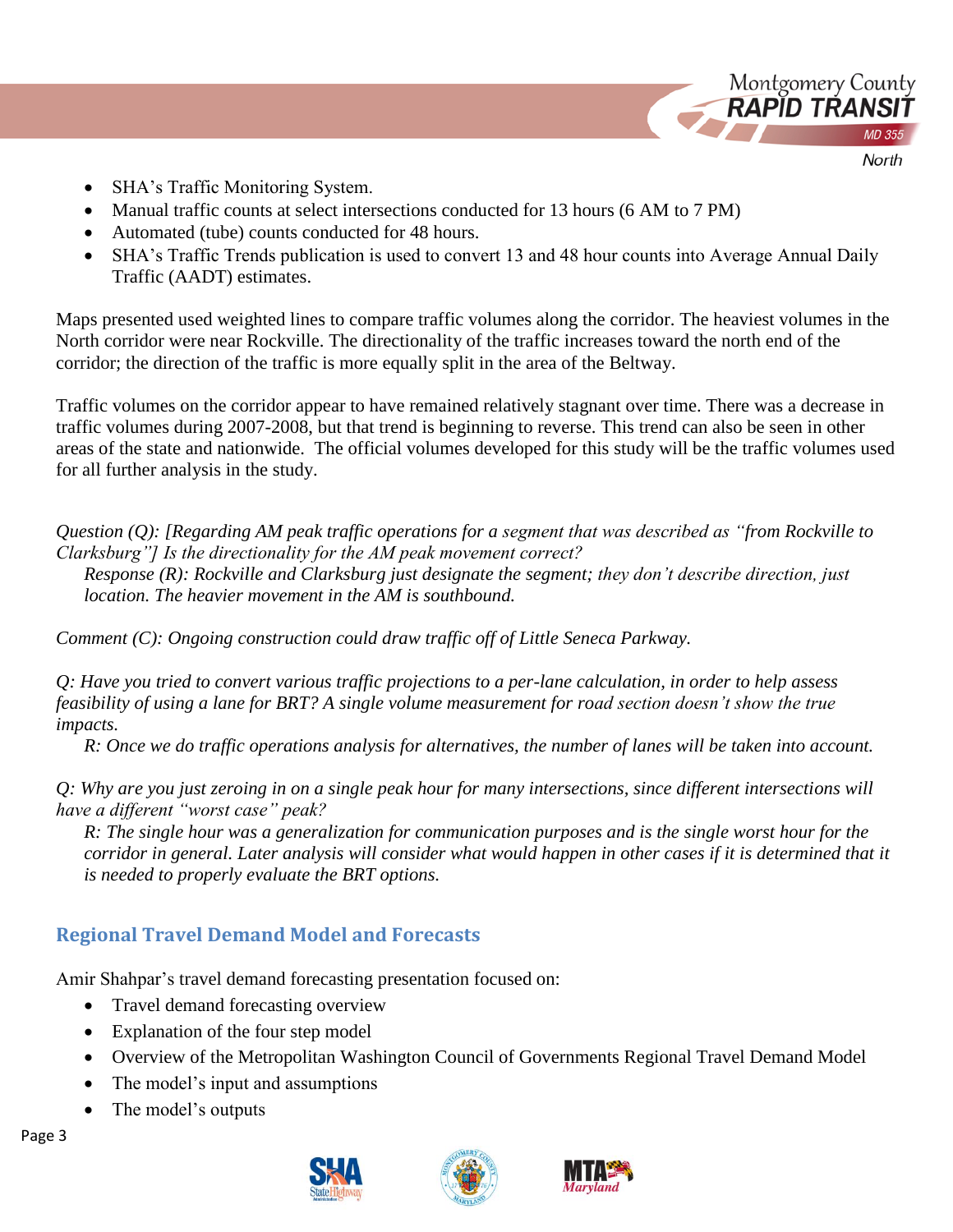

Travel demand forecasting for the MD 355 project utilized computer modeling that predicts travel patterns, traffic volumes, and transit ridership based on changes to land use and the transportation network. Actual data has been used to determine if the model is producing valid results that are consistent with the actual data. The study area for the MD 355 project includes 127 of Montgomery County's 375 Transportation Analysis Zones (TAZs), which are the smallest area for which the model will report results.

The industry standard (for the Washington region) Four Step Model uses its inputs to predict:

- Trip generation: The number of trips that will occur in the study area
- Trip distribution: Where the trips begin and end
- Mode Choice: Which travel mode will be used to complete each trip
- Trip Assignment: Which route will be used to complete each trip

The model inputs used to make these predictions are:

- Definitions of Transportation Analysis Zones (TAZs)
- Population growth predictions for 2040
- Employment growth predictions for 2040
- Anticipated Future Transportation networks, including:
	- o Highway system
	- o Transit system





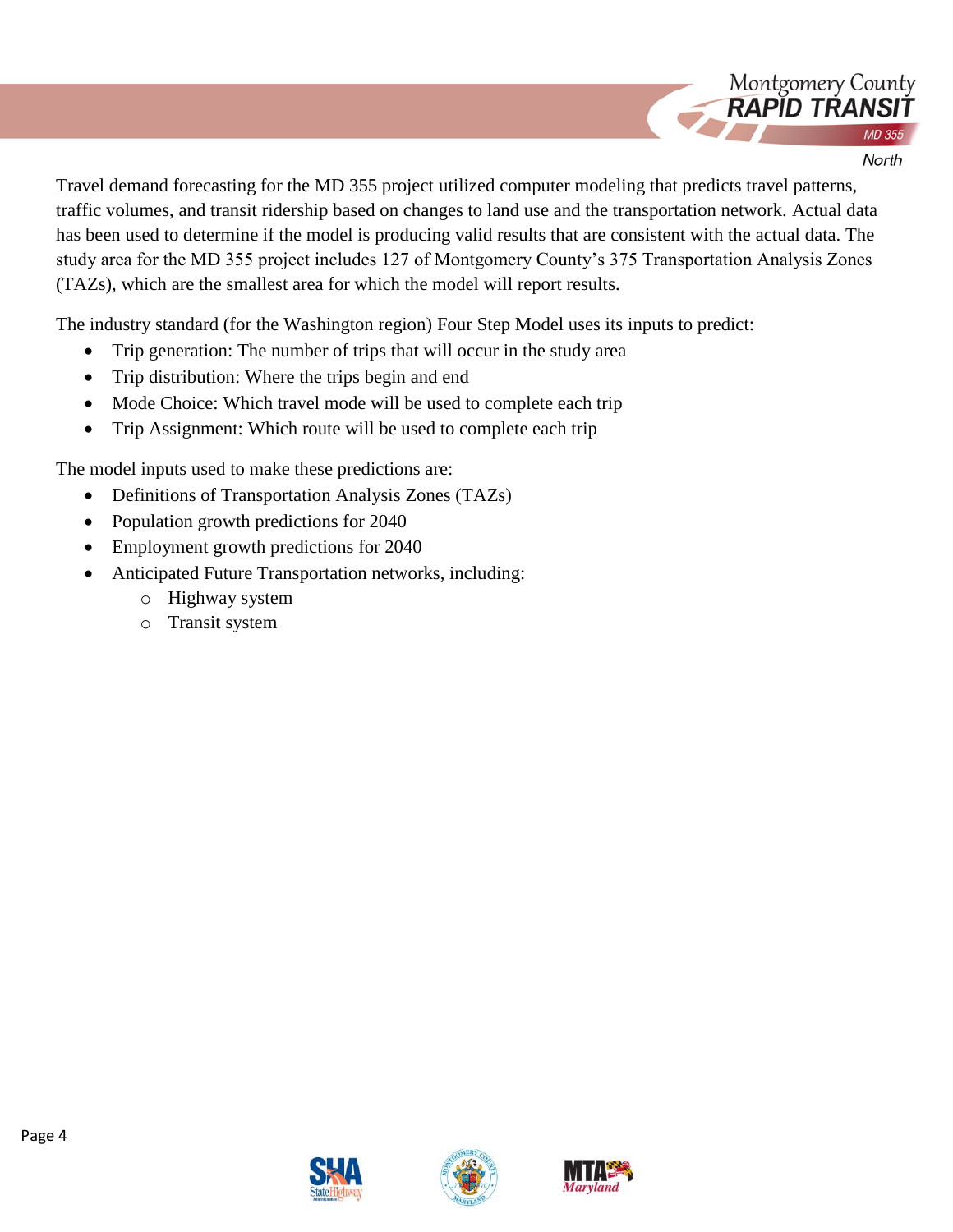

The study area was organized into 5 geographical districts (shown below) to understand how different parts of the study area are anticipated to change over time and how this could affect transit ridership.



Each district is comprised of multiple TAZs. The job amounts and growth rates within the districts and the overall study area are:

| <b>District</b>         | 2014    | 2040    | Growth  | <b>Percent Growth</b> |
|-------------------------|---------|---------|---------|-----------------------|
|                         | 94,500  | 114,100 | 17,600  | 20.1%                 |
| 2                       | 84,600  | 122,100 | 37,500  | 46.7%                 |
|                         | 61,300  | 78,700  | 17,400  | 36.3%                 |
| 4                       | 30,600  | 39,500  | 8,900   | 13.4%                 |
|                         | 9,800   | 14,800  | 5,000   | 19.4%                 |
| <b>Study Area Total</b> | 282,800 | 369,200 | 86,300  | 28.0%                 |
| <b>County Total</b>     | 528,000 | 738,800 | 210,000 | 39.8%                 |





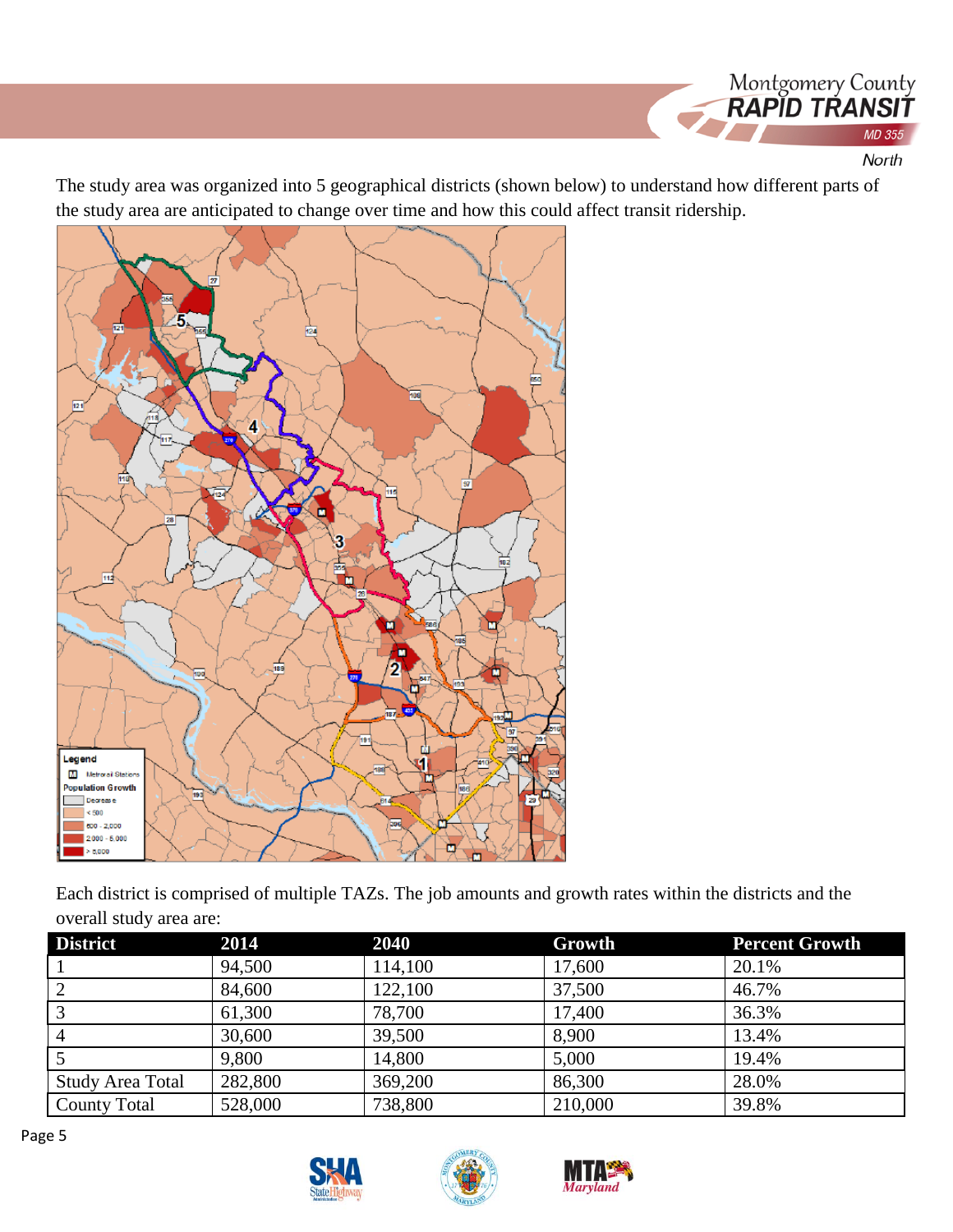

| .<br><b>District</b>    | 2014      | 2040      | Growth  | <b>Percent Growth</b> |
|-------------------------|-----------|-----------|---------|-----------------------|
|                         | 87,900    | 101,800   | 13,900  | 15.9%                 |
| 2                       | 80,200    | 122,700   | 42,500  | 53.0%                 |
| 3                       | 48,000    | 68,000    | 20,000  | 41.5%                 |
| $\overline{4}$          | 66,000    | 76,200    | 10,200  | 15.5%                 |
|                         | 26,000    | 40,600    | 14,600  | 56.2%                 |
| <b>Study Area Total</b> | 308,100   | 409,300   | 101,200 | 32.9%                 |
| <b>County Total</b>     | 1,011,000 | 1,213,000 | 202,000 | 20.0%                 |

The population amounts and growth rates within the study area are:

In terms of the absolute amount of increase in both jobs and employment, District 2 which is located around the White Flint area, has the biggest forecasted changes. In terms of percentage growth, Districts 3 and 5 around Rockville and Germantown/Clarksburg also are expected to have significant growth in residential units.

The model output predictions will include:

- Trip productions and attractions
- Trip origins and destinations
- Number of trips taken by each mode
- Roadway volumes by time period
- Total daily ridership on the BRT Alternatives
	- o Boardings and Alightings by Stop
	- o Mode of Access at Stations
	- o Park-and-Ride Use
- Passenger loads on transit lines
- New Transit Trips/Change in transit mode share

Different kinds of trips occur in the study area. Trips that either begin OR end in the study area, trips that do not begin or end in the study area, but simply pass through the study area, and trips that occur entirely within the study area.

Trips to/from the study area from areas outside of the study area in 2040 are predicted to predominantly have their opposite end in either DC (178,900 trips, 38% accomplished by transit), Frederick County (59,900 daily trips, 4% accomplished by transit), West Montgomery County (437,700 trips, 7% accomplished by transit), and East Montgomery County (390,900, 8% accomplished by transit). The percent of trips generated within study area that are going to a destination also within the study area is 33%. The percent of trips generated within the study area that are going to a destination outside the study area is 67%.





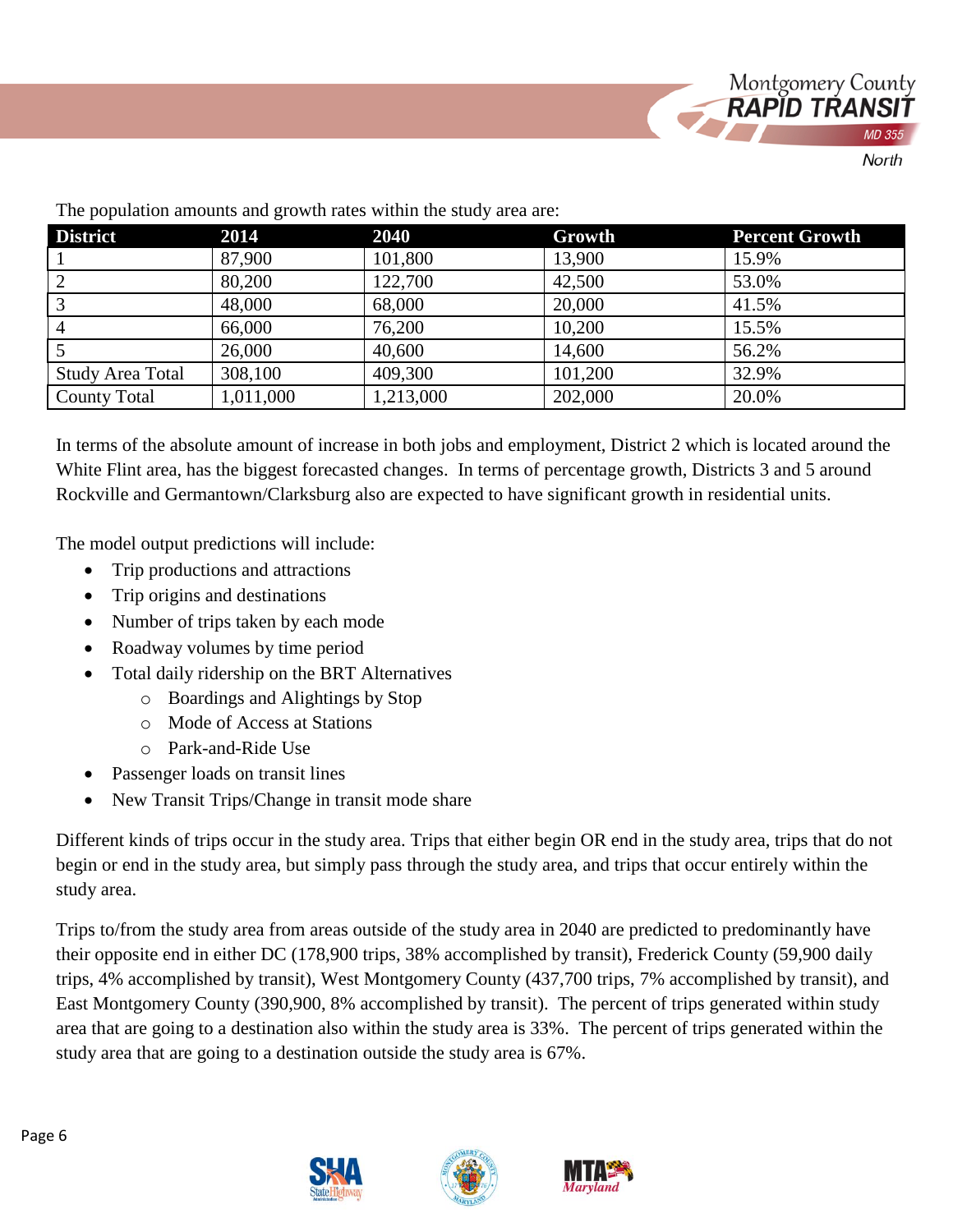

North

In order to understand trips that both begin and end in the study area, the study area was broken into five districts. Trips were then analyzed according to which districts were the origins and which were the destinations. This analysis revealed the prevalence of shorter trips using the MD 355 corridor (though longer trips are predicted to grow by 2040). The model also predicted that non-commute trips are a major market for future trips along the corridor, and that a large percentage of trips are associated with District 2 around White Flint.

Trips that pass through the study area come from many different areas, and pass through the study area in each direction. The method used to study the origins/destinations of these trips was designating screen lines or cut lines, where the model will output the origin, destination, etc. for every trip predicted to pass the screen line. One important takeaway from this analysis is that MD 355 and I-270 serve different travel markets; longer trips are better served by I-270 than MD 355. For example, travel from Clarksburg to Bethesda takes 66% longer on MD 355 during the morning peak.

- *Q: What are 'I" and "J" on the model graphic? R: I designates Origins, J designated Destinations.*
- *Q: Regarding screen lines: why did you validate using screen lines that capture east/west travel? R: The slide just showed a sample of the screen lines. There are also many screen lines that run perpendicular to the corridor.*

*Q: The long term development plans from the County Planning Commission influences the future traffic – what's the track record of those predictions?*

*R: This model uses Round 8.3 socio-economic forecasts (land use) from the MWCOG. MWCOG, in coordination with local governments, keeps updating those forecasts based on the accuracy of previous predictions. When this region moved from a Round 7 model to a Round 8 model, this indicated that there was a major land use update from previous County development predictions.*

*Q: Who makes policy decisions to adjust balance of land use types to one another? R: The County submits that information to the MWCOG. However, MWCOG pays attention, to assess how realistic the County's estimates were.*

*Response from Tom Autrey: As for policy regarding balance of land uses, this is part of the master plan process of local governments. Project staff members for various projects try to touch base with County planners to stay updated on these things.* 

*Q: Will population and job projection for district one be revised once Bethesda CBD and Westbard plans are adopted?*

*Response from T. Autrey: Changes from those two plans would be submitted for the next model. These projects are also going on in parallel.* 

*Q: Why is the growth much lower in region 4 than its neighbors?*





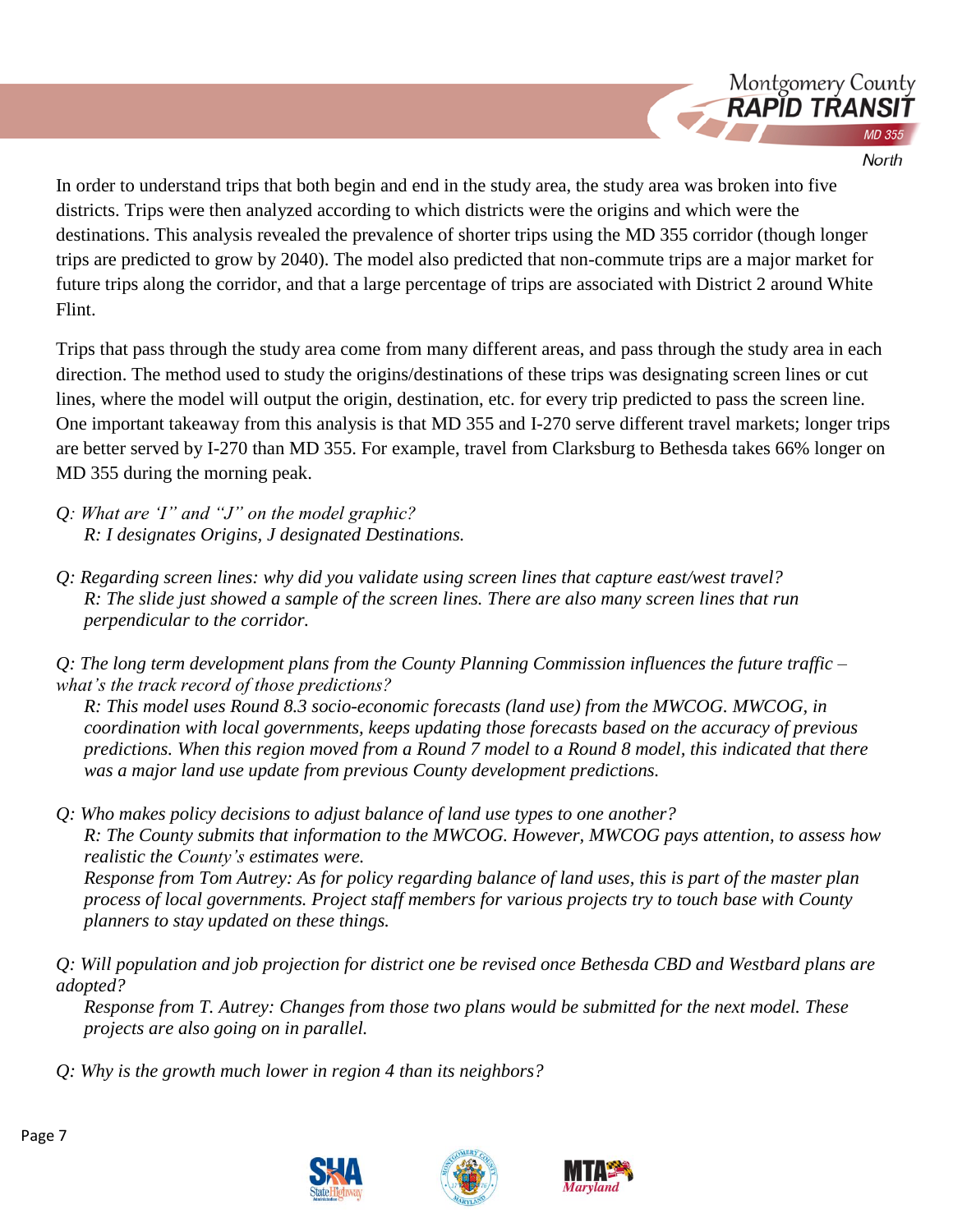

North

*R: It's not actually very slow growth in the scheme of things; it's just that districts 3 and 5 have incredibly fast development because of projects like White Flint and development planned in Clarksburg.* 

*Q: On slide 39, you said you had travel time and ridership data available for each of the Ride On routes? Can you make it available?*

*R: Yes. We can get those to you (CAC member directed to email facilitator for this information).* 

*Q: Is the BRT being planned in the wrong direction? It appears that the cross county trips are by far the largest fraction of trips.*

*R: The land area contributing those trips is comparatively huge. So the large arrows are slightly misleading.*

- *Q: Slides 44, 45, and 46 all have the same numbers, just different arrows? R: The arrows are weighted to show the distribution of trips between routes, and between modes.*
- *Q: What network is included in the 2040 no build? R: The CCT and the Purple Line are included, but the MD 355 BRT is not.*
- *Q: At some point do you move from daily trips to peak hour analysis for transit trips? R: Yes, we do. We get outputs in four time periods and aggregate them for a daily number.*

*Q: Do you simply measure transit demand based on supply only, or based on peoples' desire to use transit instead of drive? Is it an availability question, or a preference question?* 

*R: The model specifies a utility function in order to guess peoples' mode choice. Factors are built into the model to take into account convenience, cost, transfers, etc. Then the model tries to predict which option a traveler will choose. The different alternatives developed will get fed into this analytical tool to predict how heavily various alternatives will be utilized.*

*Q: Were the cut lines shown based on 2040 projections, and the 2040 network? The Purple Line and CCT have been assumed to be built?*

*R: Yes, the analysis using the cut lines is based on the 2040 highway and transit network. This map doesn't show all of the future assumed transit lines in order to avoid cluttering the map. The 2040 transit network is assumed to have been built.*

*Q: Does the data show that MD 355 South is more justified for BRT? R: We can't come to that conclusion until the BRT is modeled and different operations plans and alignments are tested. Those questions will be looked at and answered during the analysis of Build alternatives.*

## **2040 No Build Traffic Volumes**

The outputs from the 2040 MWCOG traffic model are analyzed/post processed and used in the operational analyses for the study. The post processing is conducted according to the methodology found in NCHRP Report







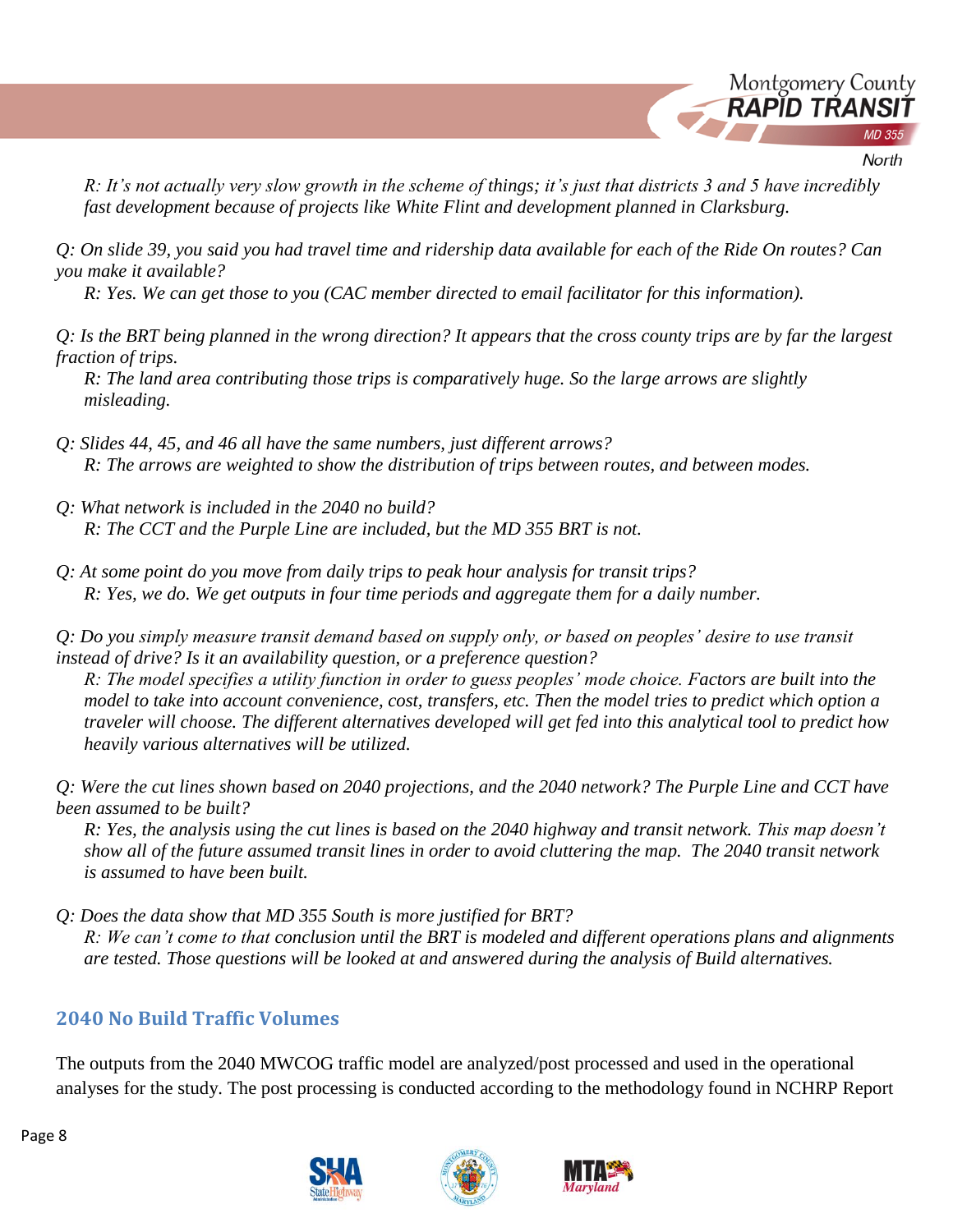765 to convert model outputs to more detailed intersection volumes that can be used in traffic operations analysis to compare Build Alternatives to No Build conditions.

Montgomery County RAPID TRANS

North

# **Traffic Operations Analysis**

Daniel Worke presented the traffic operations analysis information. The data sources that are used for traffic analysis are as recent as possible and include:

- Existing traffic volumes from counts and forecasted 2040 volumes from the travel demand model
- Signal timings
- Transit travel time
- Transit boarding and alighting
- Field observations to calibrate models

Traffic operations analysis for the MD 355 project uses Synchro/Sim Traffic 9.0 and VISSIM 7.0 operational analysis software. Synchro/SimTraffic is used in this project for macro-scale analyses, and VISSIM is used for micro-scale simulation. Synchro reports intersection level operations in terms of delay, queuing and volume to capacity ratios. SimTraffic provides measures of travel time and queuing along the highway network.

VISSIM is better able to predict complex situations such as the introduction of BRT. It can model effects that will take place upstream and downstream from a study intersection, as well as model the dynamic interaction of cars and trucks with bicyclists, pedestrians, and transit. VISSIM's advantages include its ability to deliver a more refined analysis of Build alternatives that includes operations predictions for all modes including transit and pedestrians.

The outputs of these programs include:

- Vehicle delay by intersection or approach (Synchro/HCM)
- Car travel times from one study intersection to another as well as queues (Sim Traffic and VISSIM)
- Transit travel times and reliability measures (VISSIM)
- Pedestrian delays (VISSIM determined around station areas)

These outputs can show change over time, be used to compare the future alternative scenarios and identify potential issues with alternatives. All traffic analysis is validated against observed conditions.

*Q: Once the Watkins Mill Road interchange is completed, wouldn't that alleviate congestion near Gaithersburg?*

*R: That project may shift the MD 355 demand, but it doesn't reduce it. The new interchange at Watkins Mill Road is included in the future transportation network.*

*Q: Then why isn't it shown?*

*R: It's not shown on the map, but it's in the model network.* 







Page 9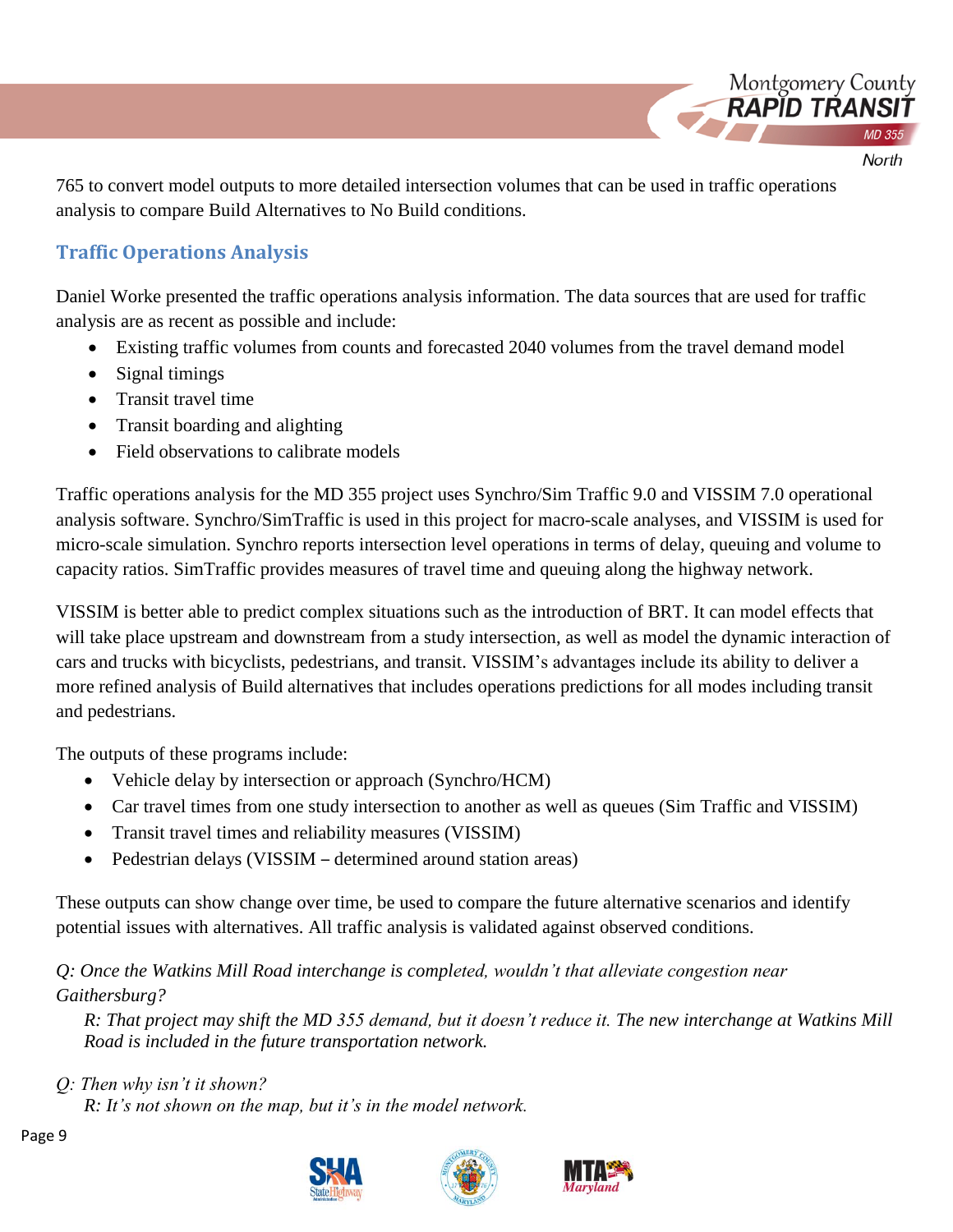

*C: I'd like to see the build network actually on a map, because it's confusing when it's not on the map. R: OK. We can pull it out of the model.*

*Q: For CCT, green time extensions were looked at instead of Transit Signal Priority. Has a decision been made to use TSP (transit signal prioritization) on 355?*

*R: No. I'm simply describing the capabilities of the software.*

*Response Rick Kiegel regarding CCT: There is actually some TSP happening, but there's no signal preemption being considered.* 

*Response from Joana Conklin: On Veirs Mill Road, we've looked at some of these options. R: TSP is different than signal preemption that is used by emergency vehicles and has been found to be effective in other parts of the country.*

*Q: Is slide 72 an example of 2015 operations?*

*R: It's just an example, showing what we can get out of this tool, once we're trying to compare alternatives.* 

*Q: This is based on HCM delay based analysis. But the County uses critical lane volume analysis. Wouldn't you report that?*

*R: For SHA projects, we don't use CLV. But we know that Montgomery County uses it, so we have it, to report.* 

*Q: Will you take into account if conditions are too bad at a given intersection? R: The travel demand model that generates the traffic volumes for the operations model takes into account the likely congestion/delay when predicting choice of mode/route for travelers.*

*Q: The County currently understands where the problem intersections are. They have similar models to identify and remedy those, I presume?*

*R: We're using the County's model, but then built this project's on top of that. T. Autrey Response: Once they get into the Build alternatives, you might start seeing changes at the intersection level. Their model gets "further in the weeds"*

*Q: Which model is better?*

*R: They should be pretty similar. Traffic volumes might be slightly different, but they should have similar results. The differences between them are mostly the level of detail in which they drill down - VISSIM is a better tool to model complex operations that include things like BRT.*

## **Crash History**

The source for crash data for the MD 355 study is the Maryland State Police; a three year period (2011-2013) is reviewed for crash safety analysis, per federal requirements. In order to determine if a portion of the MD 355 corridor has a high crash rate, data are compared to average State Highway crash rates. In addition to being a safety issue, crash rates negatively impact travel time reliability.

- Approximately 1900 crashes were recorded along the study corridor from 2011-2013, including five fatal crashes.
- Pedestrian crashes are of particular concern because transit stops are high pedestrian activity areas.



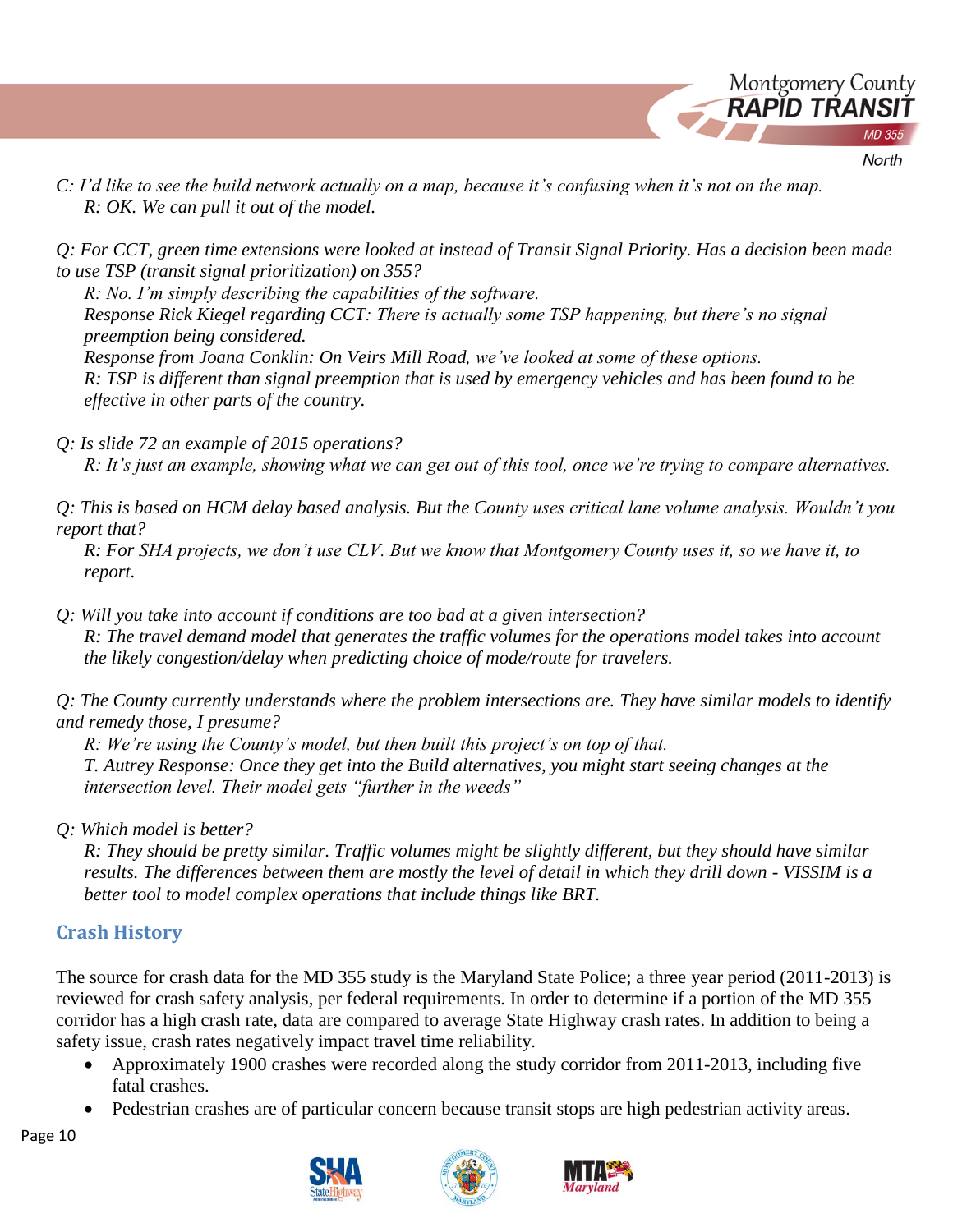

- o Four corridor sections had high pedestrian crash rates: Great Seneca Creek to I-370 (13 pedestrian crashes), I-370 to MD 28 (15 pedestrian crashes), Cedar Lane to Woodmont Avenue (8 pedestrian crashes), and Woodmont Avenue to MD 410 (8 pedestrian crashes)
- *Q: Have crashes gone up or down over the last ten years? R: Our analysis only covered three years. We didn't see any particular trend.*
- *Q: Did intersection traffic counts include pedestrians and bikes? R: Yes, and that will be an important input in the* VISSIM *model.*

*Q: There's essentially a daily crash on 270 north of 121 or 109 and that shifts a lot of traffic to MD 355. Have you looked at the effect of this on MD 355?*

*R: Not specifically. You could do this with the travel demand model by removing lanes and seeing where traffic diverts to. C: Look into that as part of your crash data analysis. See the effect on MD 355. Request: Can I get a detailed map of the figures on slides 54 and 55?*

## **Additional Q & A and Next Steps**

Mary Raulerson thanked the CAC members for their time and interest in the technical details of the analysis. She reminded folks that the meeting had been video-taped and would be posted on the website so that other CAC members could be informed of the details as they would like. Alvaro Sifuentes and Mary Raulerson described upcoming next steps including an as yet unscheduled future CAC meeting (likely in November) and public meetings (likely in the Spring of next year), and the use of the tools and methodologies described in this meeting to conduct the technical analysis of alternatives that are currently being developed.

*Q: As far as next steps: it's fair to say that you haven't gotten too far into the analysis and you will during the next steps to see what the effects of using a lane for BRT and other choices will be?*

*R: Yes. Testing the alternatives will be the order of the next phase. We will apply these tools and models discussed tonight to the typical sections presented last time; those will be built into alternatives.* 

*Q: When's the next meeting? R: We're anticipating November. We want it to be before the public meeting, which will be in the spring.*

*Q: Will you test partial scenarios, like applying a given scenario just to Zone 1, Zone 1 and 2, etc.? What about different combinations?*

*R: Yes. That iterative process will be our job over the next few months. We will also test different headways, operating plans, etc.* 

*Q: Are you involved with the MD 355 South meeting? What's their collective concern? How did that interaction go?*